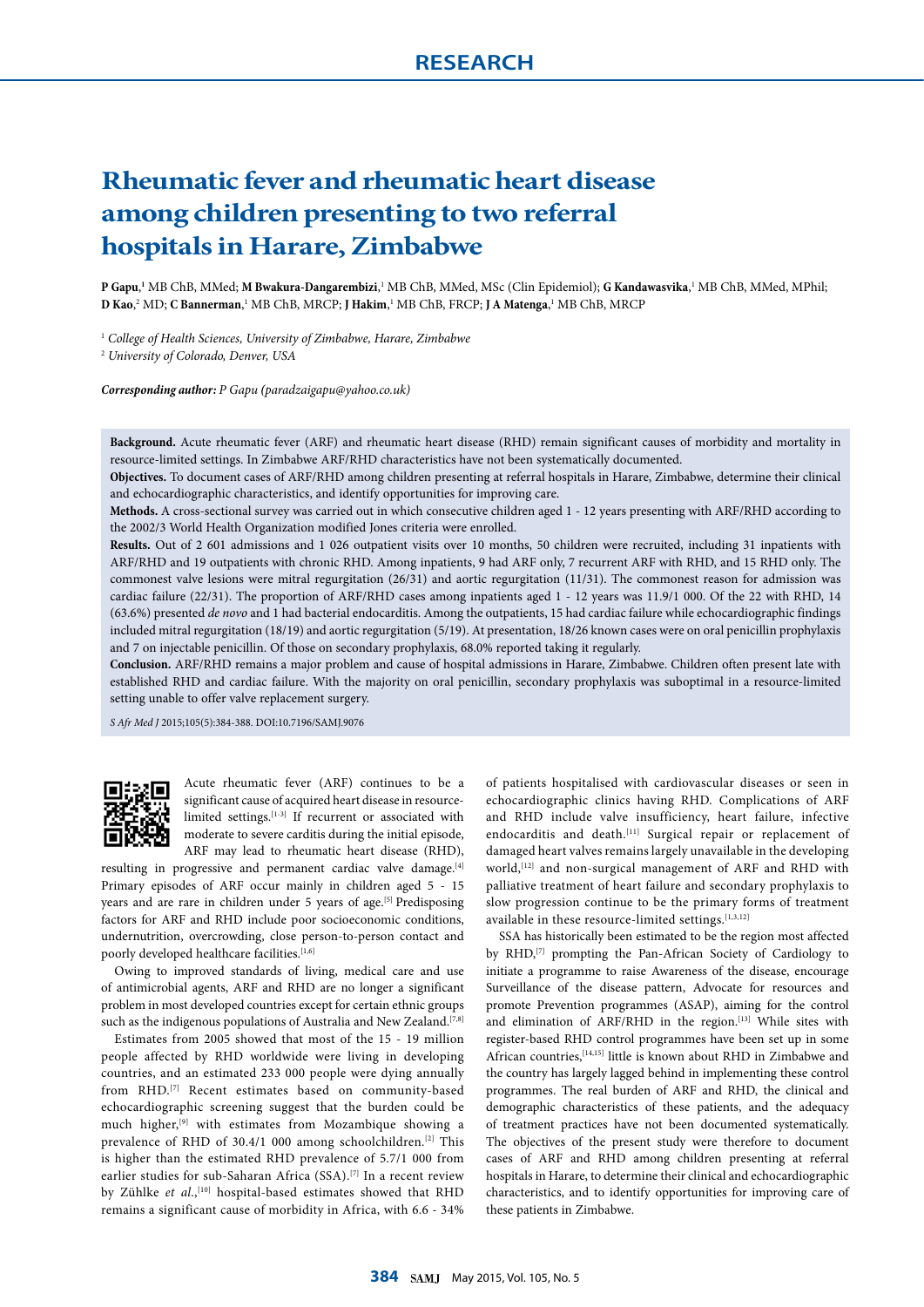## **Methods**

Permission to conduct the study was obtained from the Harare Central Hospital Medical Ethics Board and the Joint Research Ethics Council of the College of Health Sciences, University of Zimbabwe, and Parirenyatwa Central Hospital. Written informed consent from caregivers and assent from children aged 8 - 12 years were obtained. A descriptive, cross-sectional survey of children 1 - 12 years of age seen at Harare and Parirenyatwa Central hospitals in Harare, Zimbabwe, was carried out between July 2012 and May 2013. At both hospitals, patients seen in the paediatric units are aged ≤12 years, while those younger than 1 year were excluded from the study because of the rarity of group A streptococcal (GAS) sore throat and ARF below this age.<sup>[1,5]</sup> The children treated at these two institutions are either referred from the surrounding city, district and provincial health facilities or admitted through the emergency department. Children hospitalised in the paediatric medical wards in both hospitals or seen in the paediatric cardiac clinic based at Parirenyatwa Hospital were screened for possible enrolment in the study. They were enrolled if they showed evidence of congestive cardiac failure (CCF), cardiac murmur, arthritis or chorea and if they satisfied the 2002/3 World Health Organization modified Jones criteria for ARF and RHD.[1] Children were considered to have ARF recurrence in the presence of a documented prior history of ARF or established RHD.[16] Hospitalised patients were followed up to discharge or death during the initial presentation.

The data collected for each patient included demographics, clinical features, history of sore throat in the preceding 4 weeks, echocardiographic features, and select laboratory results as ordered by the attending paediatrician (C-reactive protein (CRP), erythrocyte sedimentation rate (ESR), leucocyte count and anti-streptolysin O titre (ASOT)). Reference laboratory values specific to the Zimbabwean population have not been established, so standard laboratory reference values were used. A 12-lead resting electrocardiogram (ECG) and rhythm strip were used to assess for the presence of arrhythmias and a prolonged PR interval according to age-appropriate references.<sup>[17]</sup> Where available, the patient's most recent chest X-ray was reviewed and the presence of cardiomegaly noted.

A complete two-dimensional paediatric echocardiogram was performed in all the hospitalised eligible patients and in 18 of the outpatients with Doppler and colour flow mapping according to American Society of



*Fig. 1. Flow diagram of patient enrolment.* 

Echocardiography guidelines.<sup>[18]</sup> Pulmonary hypertension was defined as an estimated right ventricular systolic pressure >35 mmHg by continuous-wave Doppler.<sup>[17]</sup> All images were recorded and subsequently reviewed by an independent paediatric cardiologist. Echocardiography was performed using a Sonosite M-turbo USS SN NG020N portable echocardiography machine, with a P21x/5-1 MHz transducer (Sonosite Inc., USA).

#### **Statistical analysis**

Data were collected, verified and checked for completeness and missing data retrieved from admission and laboratory records. This was then entered into a REDCap (Research Electronic Data Capture) database hosted at the University of Zimbabwe.<sup>[19]</sup> The data were first exported to Microsoft Excel (Microsoft Corporation, USA) for quality assessment, then imported into Stata, version 10.1 (StataCorp, USA) for descriptive analysis. Descriptive statistics between patient groups were compared using the  $\chi^2$  test. A *p*-value of <0.05 was considered significant.

#### **Results**

Patient screening and enrolment are summarised in Fig. 1. A total of 2 601 children aged 1 - 12 years were admitted to the paediatric medical units over the study period. One hundred and two children (3.9%) presented with a cardiac murmur, CCF, arthritis or chorea. Of the 2 601 children hospitalised during the study period, 31 had ARF and/or RHD, giving an overall case rate of 11.9/1 000 hospitalised children. Only two of the children were aged <5 years, and both had ARF only. Chronic RHD was

present in 22 of 85 children hospitalised with cardiovascular-related conditions, giving a case rate of RHD among such children of 25.9%. There were a total of 1 026 outpatient visits by children aged 1 - 12 years, from which 19 children were seen with chronic RHD.

#### **Demographic characteristics**

Of the 50 children seen with ARF and/or RHD, 32 (64.0%) were female. The median age was 9.5 years (interquartile range 7.5 - 10.5 years). All of the children were black Africans. A reported family history of RHD was present in 3/50 children (6.0%). Most of the children seen were from either a rural or farming area of residence (54.0%) or an urban high-density area (30.0%).

#### **Clinical presentation**

Table 1 summarises the clinical features of enrolled subjects. Among the 16 children with ARF, 9 (56.3%) presented with an initial episode of ARF, while ARF recurrence with established RHD was present in 7 children (43.8%), of whom 2 had a documented history of prior ARF; both had established RHD.

Overall, 15/41 (36.6%) of children with chronic RHD presented *de novo* with no prior documented history of ARF or RHD. The proportion of patients presenting with RHD in the absence of prior documented ARF was higher among hospitalised children (14/22, 63.6%). The most common clinical feature at hospitalisation was carditis, which was present in 25/31 (80.6%) children, of whom 22/25 (88.0%) had CCF. Acute cardiac failure was present in 20/22 (90.9%) children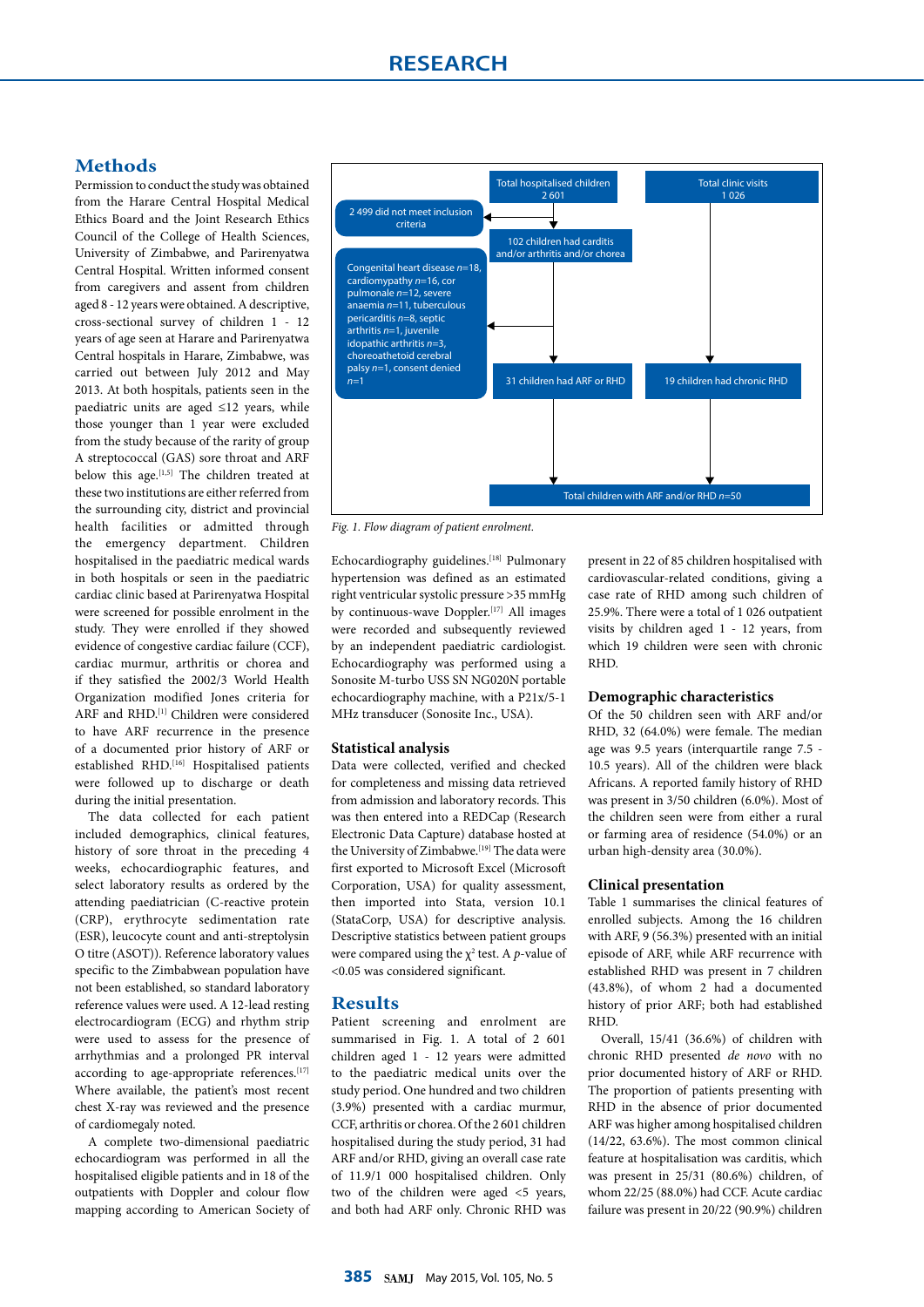|                                             | All $(N=50)$<br>$n\left(\%\right)$ | Hospitalised patients $(n=31)$         |                                         |                                           | <b>Outpatients (RHD</b>              |
|---------------------------------------------|------------------------------------|----------------------------------------|-----------------------------------------|-------------------------------------------|--------------------------------------|
|                                             |                                    | ARF only $(N=9)$<br>$n\left(\%\right)$ | $ARF + RHD (N=7)$<br>$n\left(\%\right)$ | $RHD$ only $(N=15)$<br>$n\left(\%\right)$ | only) $(N=19)$<br>$n\left(\%\right)$ |
| Prior history of RHD                        |                                    |                                        |                                         |                                           |                                      |
| Prior history                               | 26(52.0)                           | $\overline{a}$                         | 2(28.6)                                 | 6(40.0)                                   | 18 (94.7)                            |
| De novo RHD                                 | 15(30.0)                           |                                        | 5(71.4)                                 | 9(60.0)                                   | 1(5.3)                               |
| Clinical features                           |                                    |                                        |                                         |                                           |                                      |
| Arthritis                                   |                                    | 4(44.4)                                | 1(14.3)                                 | 1(6.7)                                    |                                      |
| Carditis                                    |                                    | 4(44.4)                                | 6(85.7)                                 | 15(100.0)                                 | 19(100.0)                            |
| Cardiomegaly on chest X-ray, when available | $\overline{\phantom{a}}$           | 1/6                                    | 6/6                                     | 11/11                                     | 6/6                                  |
| Chorea                                      | $\overline{\phantom{a}}$           | 3(33.3)                                | 2(28.6)                                 |                                           |                                      |
| Subcutaneous nodules                        |                                    |                                        | 1(14.3)                                 |                                           |                                      |
| Fever                                       |                                    | 6(66.7)                                | 5(71.4)                                 | 4(26.7)                                   |                                      |
| Polyarthralgia                              |                                    | 3(33.3)                                | 3(42.9)                                 | 3(20.0)                                   |                                      |
| Elevated acute phase reactants              |                                    | 8(88.9)                                | 5(71.4)                                 | 5(33.3)                                   |                                      |
| <b>Elevated ESR</b>                         |                                    | 4(44.4)                                | 4(57.1)                                 | 2(13.3)                                   |                                      |
| Elevated CRP                                |                                    | 4(44.4)                                | 3(42.9)                                 | 2(13.3)                                   |                                      |
| Leucocytosis                                |                                    | 3(33.3)                                | 4(57.1)                                 | 4(26.7)                                   |                                      |
| Elevated ASOT                               |                                    | 7(77.8)                                | 5(71.4)                                 | 1(6.7)                                    |                                      |
| A recent history of sore throat             |                                    | 5(55.6)                                | 4(57.1)                                 | 5(33.3)                                   |                                      |
| Prolonged PR interval for age               |                                    | 2(22.2)                                | $\overline{\phantom{a}}$                | 3(20.0)                                   |                                      |
| Clinical pulmonary hypertension             | 25 (50.0%)                         | $\overline{a}$                         | 2(28.6)                                 | 14(93.3)                                  | 9(47.4)                              |

#### **Table 1. Description of the children seen with ARF and/or RHD, including clinical features**

| Table 2. Description of the echocardiographic features in children presenting with ARF/RHD |
|--------------------------------------------------------------------------------------------|
|                                                                                            |

|                                       |                                    | Hospitalised patients $(n=31)$         |                                        |                                         | Outpatients, RHD only          |
|---------------------------------------|------------------------------------|----------------------------------------|----------------------------------------|-----------------------------------------|--------------------------------|
|                                       | All $(N=49)$<br>$n\left(\%\right)$ | ARF only $(n=9)$<br>$n\left(\%\right)$ | $ARF + RHD(n=7)$<br>$n\left(\%\right)$ | RHD only $(n=15)$<br>$n\left(\%\right)$ | $(n=18)$<br>$n\left(\%\right)$ |
| <b>MR</b>                             | 44 (89.8)                          | 4(44.4)                                | 7(100)                                 | 15(100)                                 | 18(100)                        |
| $MR + MS$                             | 2(4.1)                             | 0(0.0)                                 | 1(14.3)                                | 1(6.7)                                  | $\overline{\phantom{0}}$       |
| $MR + AR$                             | 16(32.7)                           | 0(0.0)                                 | 2(28.6)                                | 9(60.0)                                 | 5(27.8)                        |
| Left ventricular systolic dysfunction | 21(42.9)                           | 3(33.3)                                | 4(57.1)                                | 7(46.7)                                 | 7(38.9)                        |
| Pulmonary hypertension                | 17(34.7)                           | 1(11.1)                                | 1(14.3)                                | $11(73.3\%)$                            | 4(22.2)                        |

hospitalised with RHD and in 2/9 (22.2%) children hospitalised with ARF only.

Among the 16 children with ARF, one major Jones criterion was present in 11 (68.8%) and two major criteria in 5 (31.3%), specifically carditis plus chorea in 3, carditis plus arthritis in 1 and carditis plus subcutaneous nodules in 1. No child had more than two major Jones criteria. Carditis was the most common major Jones criterion, present in 10 children (62.5%), followed by chorea in 5 (31.3%) and arthritis also in 5 (31.3%). Subcutaneous nodules were uncommon and seen in only 1 child (6.3%), while none had erythema marginatum. The most common minor Jones criteria were fever in 11 (68.8%), elevated acute-phase reactants in 13 (81.3%) (being leucocytosis in 7 (43.8%)), elevated ESR in 8 (50.0%) and elevated CRP in 7 (43.8%). Polyarthralgia was present in 6 children (37.5%) and first-degree heart block in 2 (12.5%). Elevated ASOT was present in 12 children (75.0%) with ARF, while there was a history of sore throat within the preceding 4 weeks in 9 (56.3%).

Comorbid illnesses were present in 12/31 hospitalised children (38.7%), including pneumonia in 5, tonsillitis in 2, ascites in 2, severe anaemia in 1, post-streptococcal glomerulonephritis in 1 and cerebrovascular accident in 1. Among the 19 children seen as outpatients, 15 (78.9%) had chronic cardiac failure and 18 (94.7%) a cardiac murmur.

#### **Echocardiographic findings**

Among the hospitalised children, the most common valve lesion was mitral regurgitation (MR), present in 26/31 (83.9%) and in 11/16 (68.8%) of the children with ARF (Table 2). Aortic regurgitation (AR) and mitral regurgitation were present concurrently in 11/22 children (50.0%) with ARF and/or RHD. Mitral stenosis (MS) was present in 2 patients aged 9 and 12 years, and no patient had aortic stenosis or isolated AR. Left ventricular systolic dysfunction was present in 14/31 hospitalised children (45.2%) and pulmonary hypertension in 13 (41.9%). Among outpatients, MR was present in all of the 18 children (100%) who underwent echocardiography at presentation, AR in 5 (27.8%) and pulmonary hypertension in 4 (22.2%).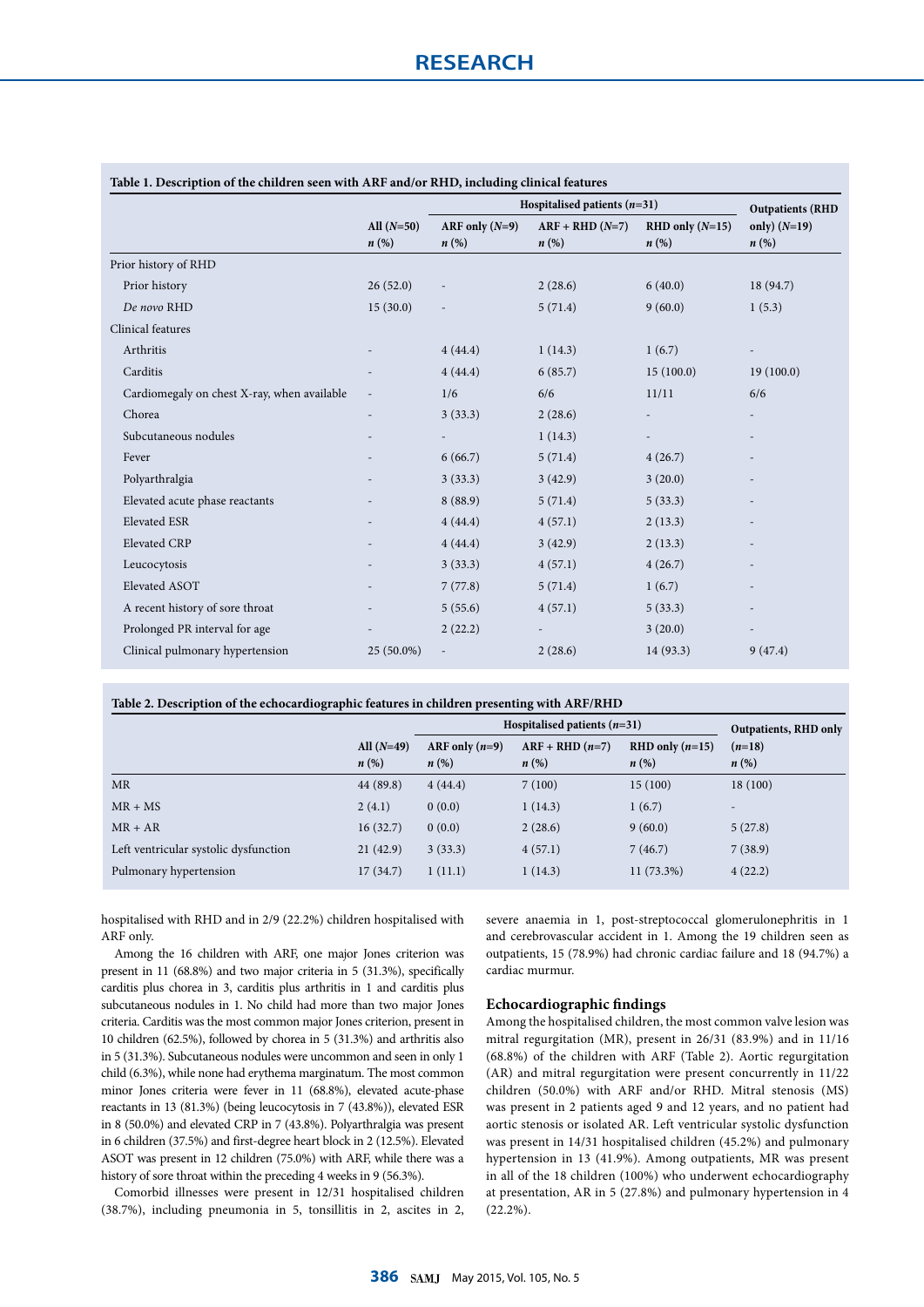#### **Complications of ARF/RHD**

Congestive cardiac failure (22/31, 71.0%) and pulmonary hypertension (13/31, 41.9%) on echocardiography were the commonest complications of ARF/RHD in hospitalised children. On 12-lead ECG, no patient was found to have cardiac arrhythmias. One hospitalised child had suffered a cerebrovascular accident secondary to infective endocarditis. Two (6.5%) of the 31 hospitalised children died, one from severe heart failure and the other from infective endocarditis.

#### **Treatment and secondary prophylaxis**

Medical therapy for complications was the main form of treatment available for children with ARF/RHD, with no open heart surgical facilities available locally. One child who was hospitalised for evaluation had undergone mitral valve replacement in another country.

Of the 26 patients known to have ARF/RHD, 25 (96.2%) were on secondary penicillin prophylaxis at presentation (Table 3). The majority (18/25, 72.0%) of the children were on oral penicillin, while 7/25 (28.0%) were on long-acting intramuscular penicillin prophylaxis. One child, a known case of ARF who was not on antibiotic prophylaxis at presentation, had been hospitalised with recurrent ARF and RHD. Almost a third (8/25, 32.0%) of the known cases self-reported forgetting to take secondary penicillin prophylaxis regularly. There was no significant association between the type of penicillin prophylaxis and a reported history of missing antibiotic prophylaxis (*p*=0.15).

#### **Table 3. Secondary prophylaxis**

|                                                    | $n/N$ (%)   |
|----------------------------------------------------|-------------|
| Penicillin prophylaxis at presentation             | 25/26(96.2) |
| Oral penicillin                                    | 18/25(72.0) |
| Injectable penicillin                              | 7/25(28.0)  |
| Reported history of missing antibiotic prophylaxis | 8/25(32.0)  |

#### **Discussion**

This study showed that ARF remains common and is a major cause of hospitalisation among children presenting to referral hospitals in Harare. A number of children presented *de novo* with established RHD and cardiac failure, and secondary antibiotic prophylaxis for children with ARF/RHD was suboptimal. It was significant that 63.6% of the children who were hospitalised with established RHD presented without a prior history of ARF, showing that even patients <12 years of age tended to present late. This was a higher proportion compared with the 8.6% of patients with *de novo* presentation of RHD seen in the Heart of Soweto study<sup>[20]</sup> and the 38% in a Fijian study,<sup>[16]</sup> although those studies included older patients who may have had different healthcare-seeking behaviour compared with younger children. However, in a longitudinal study in Australia, it was noted that the risk of developing RHD following initial diagnosis of ARF decreased with older age and time from diagnosis.[21]

The overall case rate of ARF/RHD among hospitalised children aged 1 - 12 years was high at 11.9/1 000, with 25.9% of the children hospitalised with cardiovascular-related conditions having established RHD. In a recent review by Zühlke et al.,<sup>[10]</sup> 6.6 - 34% of children hospitalised or seen in echocardiographic clinics in Africa had RHD.

While no significant association between gender and ARF has been described in the literature, in this study there were more females than males with ARF/RHD, with 64.0% being female. A positive

family history of RHD was found in 6.0% of the patients in this small study, which is consistent with previous work that showed a genetic association, with a positive family history being present in 2 - 14% of patients with ARF.[22-25]

Clinical and echocardiographic features among children with ARF were comparable to findings from similar settings, with carditis being the commonest major Jones criterion.<sup>[24,26]</sup> The rate of migratory polyarthritis in this cohort was relatively low at 31.3%. A recent worldwide review described a higher frequency of arthritis, almost equal in frequency to carditis (59.3% v. 59.5%).[25] The frequency of chorea (31.3%) was similar to findings from other hospital-based studies in low-resource settings, where this ranged from 18.8% in India<sup>[22]</sup> to 27.5% in Brazil.<sup>[24]</sup> Subcutaneous nodules were rare (6.3%), and no child presented with erythema marginatum. In studies from other low-resource settings these major criteria ranged in frequency from 0% to 5.9%,[22-25] while in Montreal, Canada, a developed country with a predominantly Caucasian population, Carceller *et al*. [27] found a higher proportion with erythema marginatum of 23.5%.

Among the minor Jones criteria, the frequency of fever (68.8%), and polyarthralgia (37.5%) was not significantly different from previous findings by other workers.[16,24-26] Elevated CRP was present in 43.8%, comparable to 42% seen in Sydney, Australia.<sup>[26]</sup> In contrast, the frequency of elevated ESR (50.0%) was lower than 94% observed in Saudi Arabia.[28] One child in the present study was noted to have concurrent ARF and post-streptococcal glomerulonephritis, an unusual occurrence that is thought to be due to some GAS strains being both nephritogenic and rheumatogenic.<sup>[29]</sup>

Among the children with ARF, mitral regurgitation was the predominant valve lesion on echocardiography. Mitral valve regurgitation has been found to be the most frequent cardiac lesion in patients with ARF with documented frequencies varying from 21.6% in India<sup>[22]</sup> to 77% in Australia,<sup>[26]</sup> and has also been associated with recurrent episodes of ARF.

All 15 children hospitalised with RHD alone had chronic CCF, a very high proportion compared with Fiji, where CCF was the reason for admission in 51% of children.<sup>[16]</sup> Only one child (6.7%) was admitted with infective endocarditis in the present study, which is lower than findings reported in the Fiji  $(10.6\%)$ , [16] Canadian  $(16.3\%)^{[27]}$  and Indian  $(36.5\%)^{[22]}$  studies. These differences may be explained in part by age; in the present study the oldest patient was 12 years old, whereas the other investigators included older patients. However, despite the relatively young age of children in the present study there was still a high frequency of CCF, which may be due to late presentation with severe forms of the disease.

MR was also the predominant valve lesion in children with RHD only, being present in all of the children, followed by AR in 42.4%. This is comparable to previous observations in Fiji, where 91% of the patients had mitral valve involvement,<sup>[16]</sup> but was higher than in India, where MR was present in 39.5% and AR in 3.9%,<sup>[22]</sup> probably owing to late presentation in this setting with more advanced disease. MS was rare, as expected given the age limit of 12 years in the patients seen. No arrhythmias were documented, which is not surprising given the young population that was studied in this series.

Treatment of patients with complications of RHD was primarily supportive, with no facilities for surgical repair. Only one patient had mitral valve replacement done while her family was living in another country. Open-heart surgery is currently not available in Zimbabwe.

Optimising secondary antibiotic prophylaxis is necessary to improve ARF and RHD outcomes, especially in settings where surgical options are not available. In this study secondary antibiotic prophylaxis was mainly with oral penicillin, which is suboptimal,